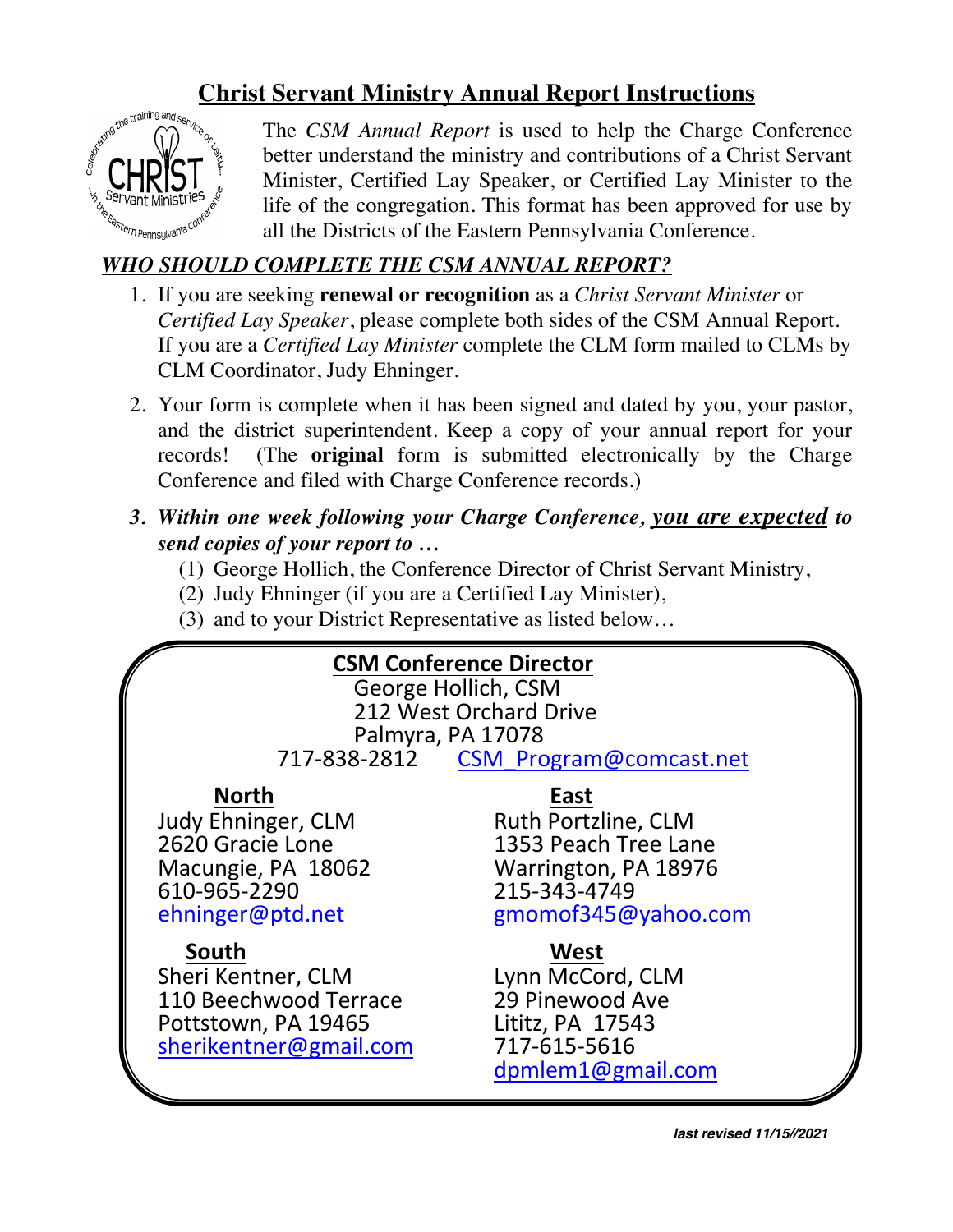

## **Annual Report - Request for Continuation**  *Christ Servant Ministries*

**Eastern Pennsylvania Conference of the United Methodist Church**

*1. To fulfill the 2016 Disciplinary Requirement that each participant in the Christ Servant Ministries program -- whether Christ Servant Minister, Certified Lay Speaker, or Certified Lay Minister -- complete and submit an annual report to his or her charge conference to remain in good standing.* 

*2. To provide information to the Conference Director for inclusion in the Conference Journal and on the CSM website, "www.ChristServantMinistries.net".*

## **Part 1. Information about the Lay Servant**

|                                                       | Church Address __________________________________City/State/Zip _________________               |  |  |
|-------------------------------------------------------|-------------------------------------------------------------------------------------------------|--|--|
|                                                       |                                                                                                 |  |  |
| Part 2. Lay Servant's Request to continue the journey | I want to continue my journey as a Lay Servant: ______ Yes ______ No                            |  |  |
|                                                       |                                                                                                 |  |  |
| Part 3. Status of the Lay Servant                     | _Christ Servant Minister ________________ Certified Lay Speaker ________ Certified Lay Minister |  |  |
|                                                       | List the DATE(s) and TITLE(s) of advanced course work taken since your last annual report       |  |  |

| <b>Christ Servant Minister</b> | Certified Lay Speaker | <b>Certified Lay Minister</b> |
|--------------------------------|-----------------------|-------------------------------|
|--------------------------------|-----------------------|-------------------------------|

 $\overline{\phantom{a}}$  ,  $\overline{\phantom{a}}$  ,  $\overline{\phantom{a}}$  ,  $\overline{\phantom{a}}$  ,  $\overline{\phantom{a}}$  ,  $\overline{\phantom{a}}$  ,  $\overline{\phantom{a}}$  ,  $\overline{\phantom{a}}$  ,  $\overline{\phantom{a}}$  ,  $\overline{\phantom{a}}$  ,  $\overline{\phantom{a}}$  ,  $\overline{\phantom{a}}$  ,  $\overline{\phantom{a}}$  ,  $\overline{\phantom{a}}$  ,  $\overline{\phantom{a}}$  ,  $\overline{\phantom{a}}$ 

*Date Signature of the Lay Servant*

## **Part 5. Recommendation of the Pastor**

As pastor, I recommend concurrence with the request of this person to begin or renew as

 $\frac{1}{2}$  ,  $\frac{1}{2}$  ,  $\frac{1}{2}$  ,  $\frac{1}{2}$  ,  $\frac{1}{2}$  ,  $\frac{1}{2}$  ,  $\frac{1}{2}$  ,  $\frac{1}{2}$  ,  $\frac{1}{2}$  ,  $\frac{1}{2}$  ,  $\frac{1}{2}$  ,  $\frac{1}{2}$  ,  $\frac{1}{2}$  ,  $\frac{1}{2}$  ,  $\frac{1}{2}$  ,  $\frac{1}{2}$  ,  $\frac{1}{2}$  ,  $\frac{1}{2}$  ,  $\frac{1$ *Date Signature of the pastor*

## **Part 6. Recommendation of Charge Conference (or) Church Council (for initial applications)**

The charge conference of the \_\_\_\_\_\_\_\_\_\_\_\_\_\_\_\_\_\_\_\_\_\_\_\_\_\_\_\_\_\_\_\_\_\_(church or charge) recommends approval of this request.

\_\_\_\_\_\_\_\_\_\_\_\_\_\_\_\_ \_\_\_\_\_\_\_\_\_\_\_\_\_\_\_\_\_\_\_\_\_\_\_\_\_\_\_\_\_ *Date Signature of the District Superintendent (or designee)*

**NOTICE: After the Lay Servant completes this form and signatures are obtained for Parts 4, 5, and 6, reproduce copies and distribute to: District Superintendent, Church Conference Secretary, and keep a copy for yourself. Also, mail copies of the form to the CSM District and Conference Directors. For any questions, please go to the website: www.ChristServantMinistries.net or call George Hollich: 717-838-2812.**